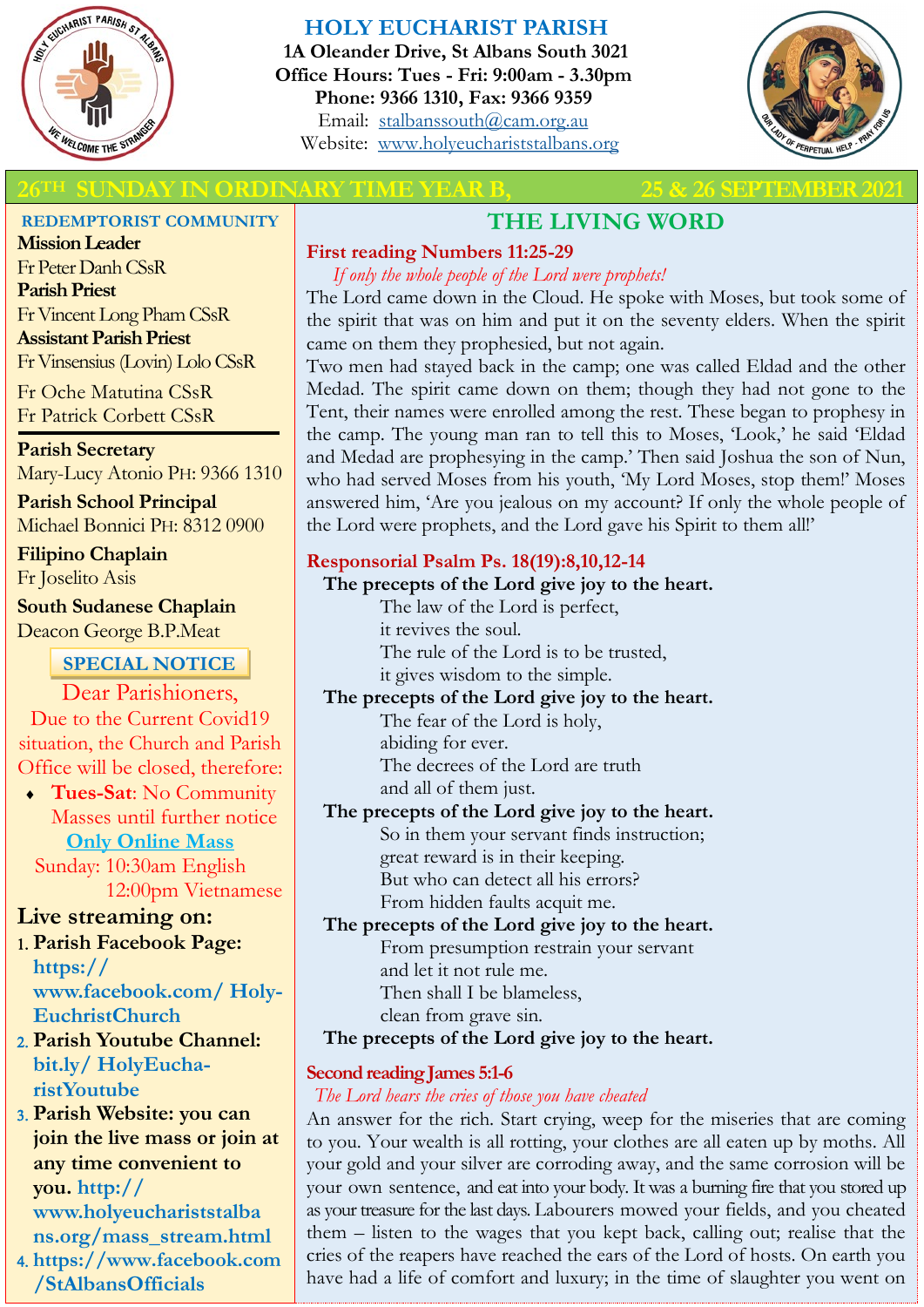eating to your heart's content. It was you who condemned the innocent and killed them; they offered you no resistance.

#### **Gospel Acclamation cf John 17:17**

Alleluia, alleluia! Your word, O Lord, is truth: make us holy in the truth. Alleluia!

#### **Gospel Mark 9:38-43,45,47-48**

#### *Do not stop anyone from working a miracle in my name*

John said to Jesus, 'Master, we saw a man who is not one of us casting out devils in your name; and because he was not one of us we tried to stop him.' But Jesus said, 'You must not stop him: no one who works a miracle in my name is likely to speak evil of me. Anyone who is not against us is for us.

'If anyone gives you a cup of water to drink just because you belong to Christ, then I tell you solemnly, he will most certainly not lose his reward.

'But anyone who is an obstacle to bring down one of these little ones who have faith, would be better thrown into the sea with a great millstone round his neck. And if your hand should cause you to sin, cut it off; it is better for you to enter into life crippled, than to have two hands and go to hell, into the fire that cannot be put out. And if your foot should cause you to sin, cut it off; it is better for you to enter into life lame, than to have two feet and be thrown into hell. And if your eye should cause you to sin, tear it out; it is better for you to enter into the kingdom of God with one eye, than to have two eyes and be thrown into hell where their worm does not die nor their fire go out.'

# **REFLECTION ON THE GOSPEL**

Sometimes we act and speak as though we humans have the monopoly on access to the power of God even if, in fact, we have no such monopoly. In today's gospel Jesus seems to be telling his disciples that God works through people of good will, irrespective of whether they are on the edge ("not one of us") or at the centre of the kin-dom of God movement. Much the same message is found in the first reading from the Book of Numbers which has Joshua trying, on somewhat tenuous grounds, to exclude two men from prophesying. Moses does not take Joshua's advice. On the contrary, he prays that the Spirit of God might "rest on" and, by implication, work through all of God's people. Both the gospel passage and the reading from Numbers seem to be warning against attempts to control or domesticate the Spirit of God. The second part of the gospel reading (9:42-48) brings a dramatic change of mood as it takes up the issue of

scandalising the "little ones". The reference to "little ones" marks a return to the scene in the latter part of last week's gospel reading where Jesus takes a little child in his arms and instructs his disciples.

The horror of harming the little ones is dramatized in a series of sayings that challenge the most vivid of imaginations. These sayings are hardly intended to be taken literally. Cutting off offending limbs only deals with the symptoms. It may, however, offer some solace to those little ones who have suffered "scandal" or worse to know that there is no stronger condemnation in the

gospels than that reserved for those who bring harm to children and to vulnerable others. We are impelled to do everything in our power to heal the hurts of the past and to create conditions that ensure the protection and safety of our children. We are likewise impelled to heal the hurts affecting tiny creatures like the bees that are so crucial for life in our common home.

The provision of secure and affordable housing for vulnerable families is one possible response to today's gospel challenge. The restoration of habitat where fire has ravaged the land is yet another response. As we move into the final week of the Season of Creation (September 1-October 4), we recall the 2021 theme, "A Home for All". Every creature needs a home. The escalating cost of housing and of rental properties has accelerated the problem of homelessness in the human community. The climate crisis has accelerated the loss of habitat for countless other species. To take up the challenge of addressing homelessness is to accept the invitation of Pope Francis to live the eighth work of mercy. It involves imagination and industry. It means visualising new possibilities and engaging in "daily gestures" that have the potential to bring life to the "little ones" of this world, the human and the other-than-human.

**By Veronica M. Lawson RSM**

### **10 TOOLS TO HELP YOU OFFER YOUR PRAISE TO GOD**

#### **Catechism of the Catholic Church on Adoration**

Praise and adoration are closely related, often interchangeable. The Catechism of the Catholic Church offers a short but excellent explanation of ADORATION: "ADORATION is the first attitude of man acknowledging that he is a creature before his Creator. It exalts the greatness of the Lord who made us and the almighty power of the Savior who sets us free from evil. Adoration is homage of the spirit to the King of glory, respectful silence in the presence of the "ever-greater" God. Adoration of the thrice-holy and sovereign God of love blends with humility and gives assurance of our supplications." (CCC # 2628)

#### **Helpful Acronym: A.C.T.S.**

This short acronym of four letters can prove extremely useful in ordering our prayer life, our priorities and pursuits—**A.C.T.S**.

- ◆ **A = ADORATION**... First and foremost, we are all called to adore God with all our heart, mind, soul, being, and strength; then to love our neighbor as ourselves.
- ◆ **C = CONTRITIO**N... Being sinners and failing God often. The Bible states that the just man falls seven times a day. (Prov 24:16) We must beg God's pardon and forgiveness for our transgressions and sins, always trusting in His mercy.
- ◆ **T** = **THANKSGIVING**... We should never allow a day to transpire without spending at least a short time, hopefully a long time, in rendering thanks to God. We are in debt to God for all that we have. With the Psalmist let us lift our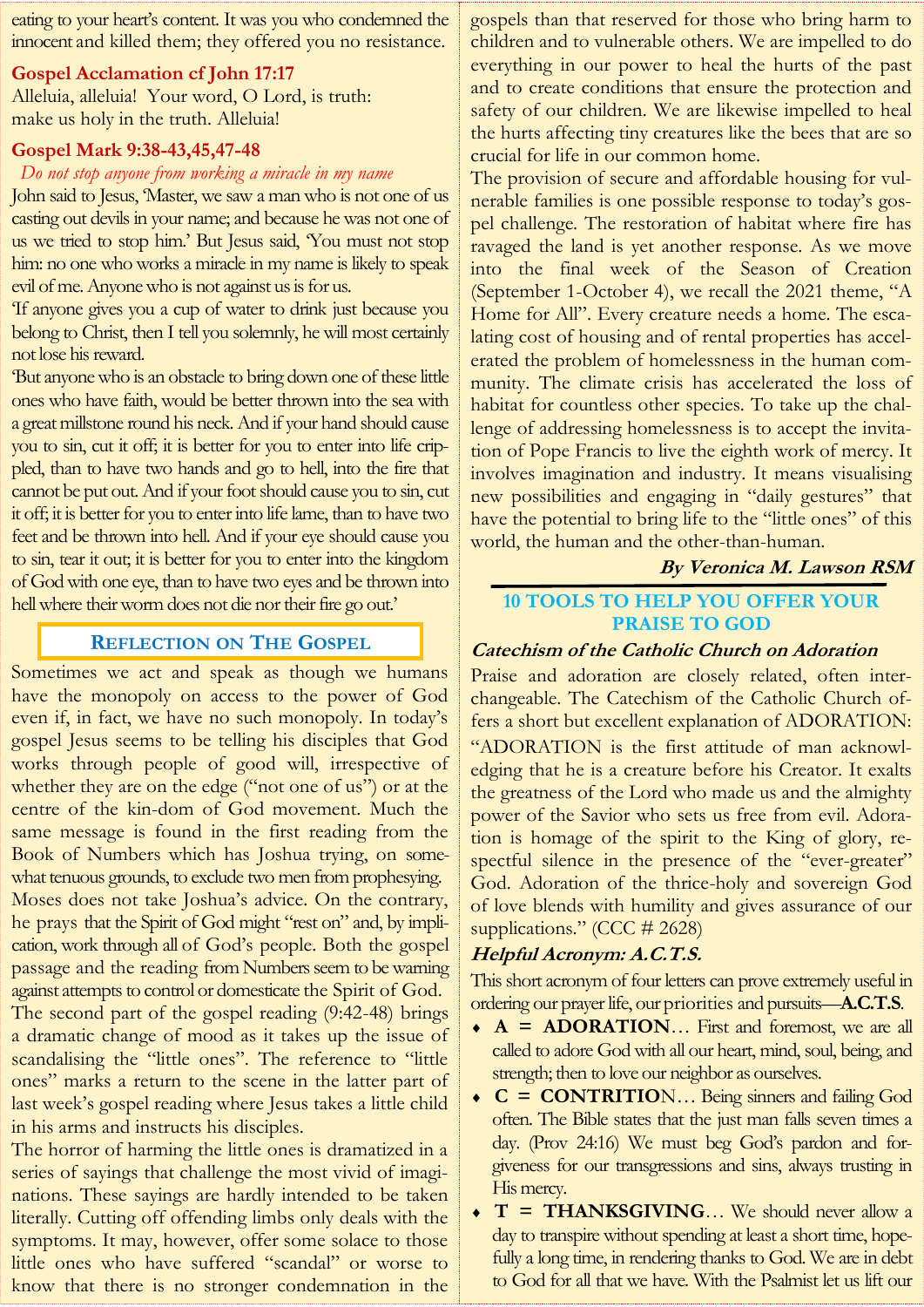hearts in gratitude: "*Give thanks to the Lord for He is good; His mercy endures forever."* (Ps 136:1

**S=SUPPLICATION**. The great Saint Augustine states the utter truth: "*We are all beggars before God."* In supplication, we implore God for all the things—both material and spiritual—that we are in desperate need of in order to live a life of security and dignity.

#### ADVERTISEMENT - CONTINUE READING BELOW

These are the four basic sentiments of prayer. However, the first in the hierarchy of importance is that of praising God and striving to do it with every fiber of our being. We must constantly strive to praise God in this life because we will be doing it for all eternity.

This being the case, what are some ways that we can offer to Almighty God the praise that He undoubtedly deserves from us, His creatures? We will offer a list with the hope that you will implement these channels of praise to enrich your spiritual life, to enrich and enhance your filial relationship to your Heavenly Father who loves you so very much!

# **1. The Book of Psalms**

No doubt whatsoever, the greatest *Prayer Book* is that of the Psalms. Many are attributed to King David — the poet, mystic, and writer — and they are replete with prayers expressing the full gamut of the sentiments of the human heart in all their variety. Many of the Psalms express the attitude of praise implicitly. Whereas some of the Psalms are nothing except praise.

# **2. Psalms 148, 149, & 150**

The Book of Psalms contains 150 in total. How interesting in the composition of the totality of the Psalms is the fact that the last three of the Psalter are dedicated totally and unreservedly to the praise of God. In a certain sense God, who speaks through the Psalms, is saying to us: *"Start your life on earth praising God on the day of your Baptism; but also end your life giving praise to God. If done, you will be praising Me for all eternity in heaven with the angels and saints."*

# **3. Daniel 3**

It is hard to find one chapter in the totality of the Bible itself that is more replete with copious expressions of praise than that found in the Prophetic Book of Daniel, most specifically Chapter 3.

By the way, this is also one of the longest chapters in the Bible—100 verses! The majority of the words and verses cry out to nature, for this element of God's creation resounds in praise of the Creator—sun and moon and stars, praise the Lord… light and darkness, cold and heat, praise the Lord… animals and sea-animals, praise the Lord.

This canticle of praise, especially on the beauty of God's creation, can serve as a powerful elevator to lift our whole being to praise God.

# **4. The Benedictus**

Throughout the world, in Morning Prayer (Laudes), the totality of the Catholic Church lifts up its voice to praise God through the prayer that was uttered by Zechariah, the father of Saint John the Baptist. After having doubted God through the ministry of the Archangel Gabriel and having been struck dumb, upon recovering his voice, the first thing he utters is a beautiful canticle of praise that is called the *"Benedictus"*—which means *Blessing!* Get into the habit of praying this beautiful and powerful canticle of praise, uniting yourself with Holy Mother Church every day.

# **5. The Liturgy of the Hours**

Following up on the prayer of praise of Zechariah, the *Benedictus*, why not learn the art of praising God through praying the *[Liturgy of the Hours.](https://catholicexchange.com/the-liturgy-of-the-hours-is-a-prayer-of-praise)* Deacons and priests pray this prayer of the Church every day as a commitment in the reception of Holy Orders. But the lay people are also strongly encouraged to undertake this most noble spiritual enterprise and practice.

Actually, there are five separate times or hours during the day that can be prayed: Morning Prayer, Midday Prayer, Evening Prayer, Night Prayer, and the Office of Readings. Even if lay people would pray the *two hinge hours—Morning Prayer and Evening Prayer*—they would greatly enhance and enrich their attitude of praise.

By the way, besides providing an excellent commentary on the Daily Readings in the Mass, the magazine *Magnificat* includes Morning Prayer and Evening Prayer as part of their daily text. Closing up on this topic we encourage you to read the excellent writings of Fr. Tim [Gallagher on](http://bit.ly/2z9zAE3) *[The Liturgy of the Hours.](http://bit.ly/2z9zAE3)* If this is done, your knowledge and appreciation of this form of praise will skyrocket!

# **6. The Magnificat**

Once again, with respect to the Liturgy of the Hours and Biblical passages dedicated to praising God, the *[Magnificat](https://catholicexchange.com/the-magnificat-of-mary)* should be part and parcel of our life of praise. This prayer is prayed in the Liturgy of the Hours every evening of the year.

Of all the prayers of praise that can be offered, this is without doubt one of the greatest. Why? The *Magnificat* is a hymn and canticle of praise that flowed from the depths of the Immaculate Heart of Mary in the context of her visit to her cousin, Saint Elizabeth.

The New Testament has just a few words of the Blessed Virgin Mary recorded. However, this is the longest Biblical expression of Mary's words and a hymn and canticle of praise of the greatest depth, simplicity, holiness, and inspiration.

Praising God through the most pure and Immaculate Heart of Mary is most pleasing to our Triune God.

My soul magnifies the Lord,

and my spirit rejoices in God my Savior,

because He has regarded the lowliness of His handmaid. For behold, henceforth all generations shall call me blessed, because He who is mighty has done great things for me, and holy is His name.

His mercy is from generation to generation, on those who fear Him.

He has shown might with His arm,

He has scattered the proud in the conceit of their heart.